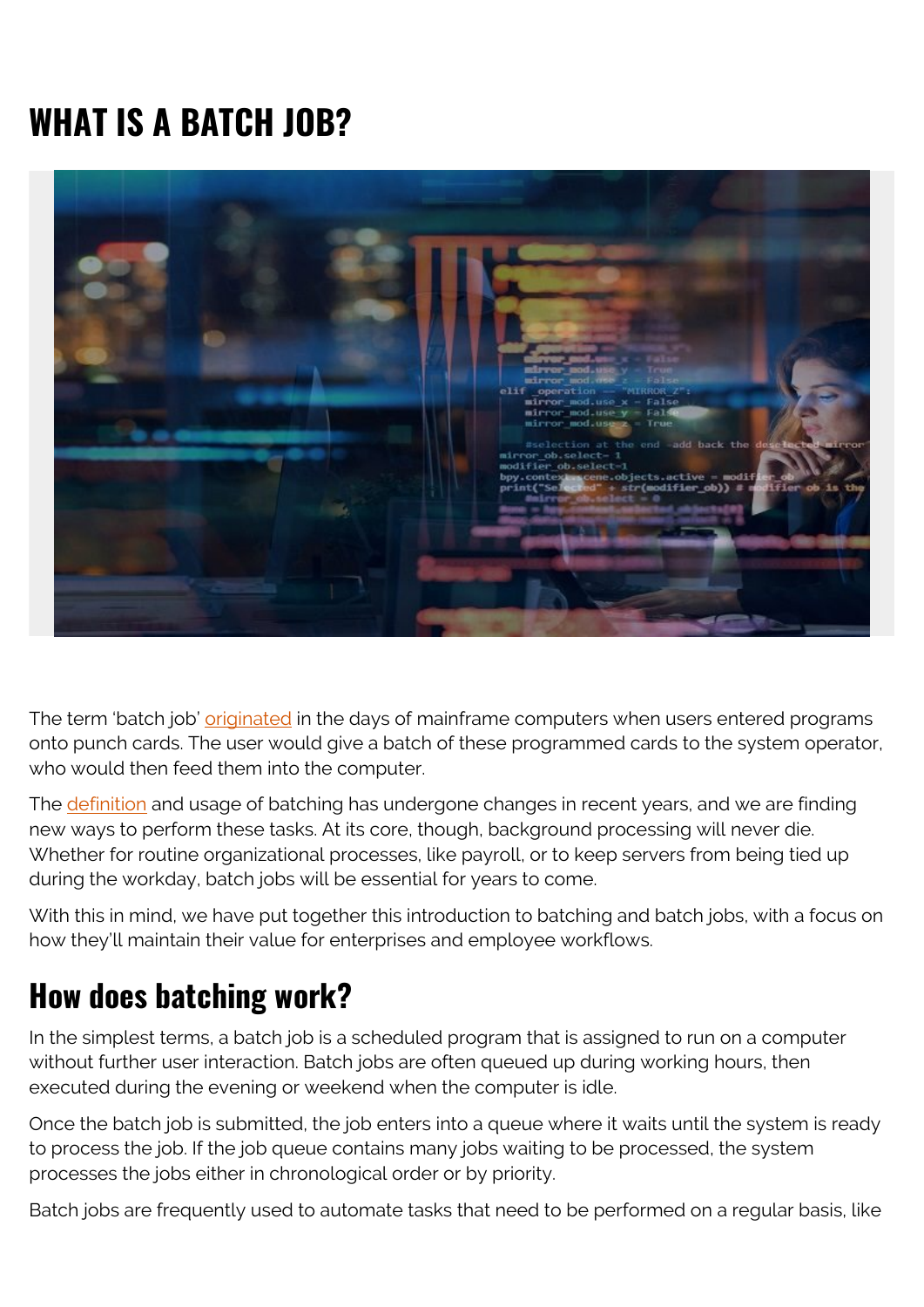payroll, but don't necessarily need to occur during the day or have an employee interacted with the system. Jobs that happen on a regular basis are incorporated into batch schedules.

In some computer systems, batch jobs run in the background while interactive programs run in the foreground, giving these interactive programs priority over batch programs. This makes sense because batch jobs are provided with more allocated memory than those performed in the foreground. They are used to process high volumes of data that would normally consume long-term memory if run in the foreground.

The most valuable benefits of batch jobs include:

- Large programs can utilize more dedicated servers when the work processes are in night mode.
- With fewer users or employees online during off hours, the performance will be faster and more efficient at night. During the day it could be restricted to fewer servers and numbers needed.
- Employees are freed up to focus on less repeatable, more creative tasks.

#### **Batch job use cases**

Traditional batch jobs are still highly relevant activities in almost every business computing environment to this day despite the advances in modern technologies.

A telephone billing application is a perfect example of a batch job. First, the application reads the phone call records from the enterprise information system. Then, the app generates a monthly bill for each customer account. This type of task can run without anyone interfering with it.

Other common uses of batch jobs include: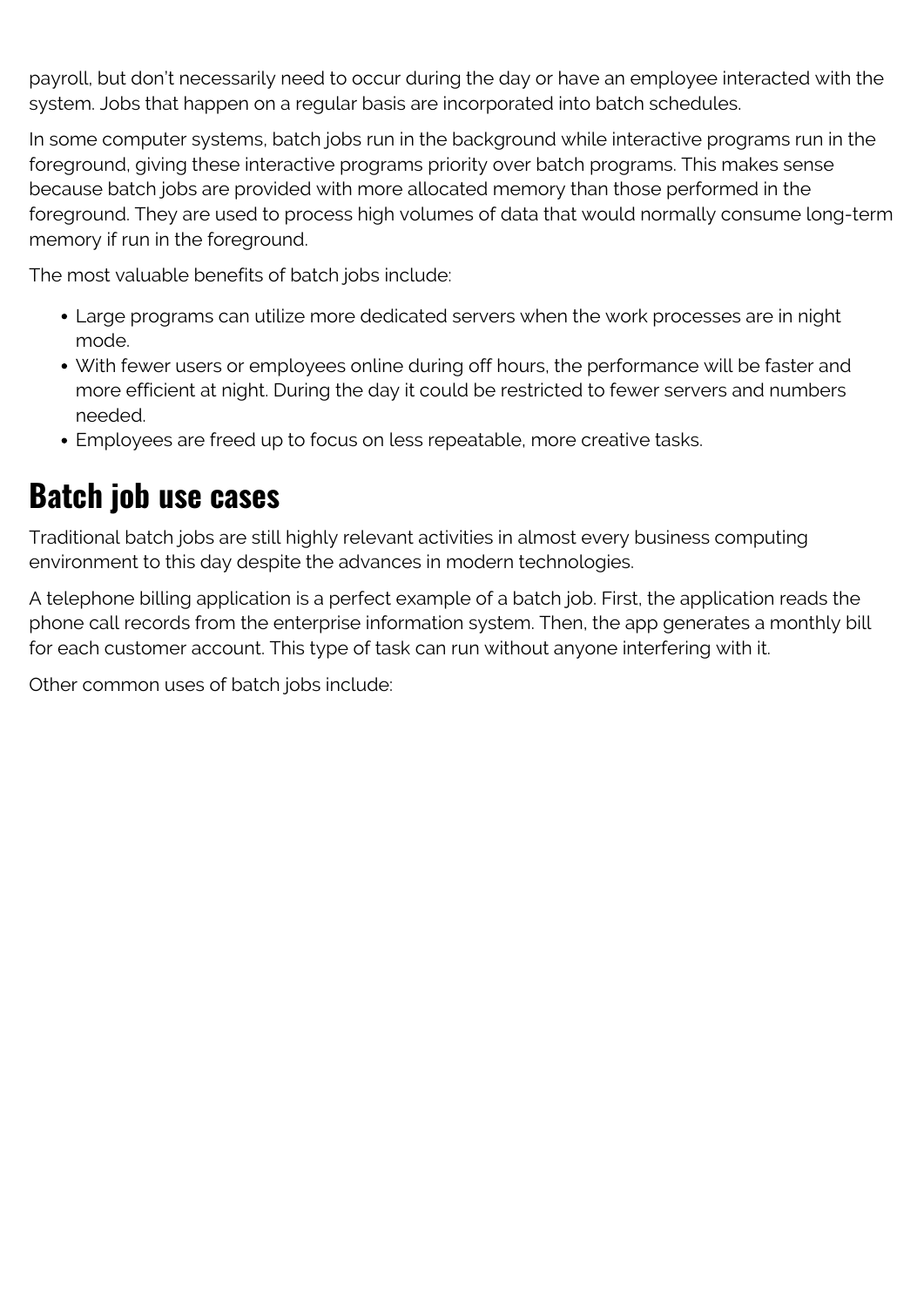

## **Steps in a batch job**

A step is an independent and sequential phase of a batch job. Batch jobs contain both chunkoriented steps and task-oriented steps.

#### **Chunk-oriented steps**

Chunk-oriented steps process data in three parts:

- 1. The data is read and processed one item at a time from a specific data source, such as files in a directory or entries on a database.
- 2. Business processing manipulates each item using the business logic defined by the application, like formatting or filtering.
- 3. The results are grouped into a chunk, which are stored once the chunk reaches a configurable size.

This type of processing typically makes storing results more efficient and helps facilitate the limits of the transaction.

#### **Task-oriented steps**

Chunk steps often process large amounts of data and in turn, can take a long time to complete. Utilizing batch frameworks, these chunk steps are able to then bookmark their progress using checkpoints. Using the input retrieval and output writing parts of a chunk step, the current position is